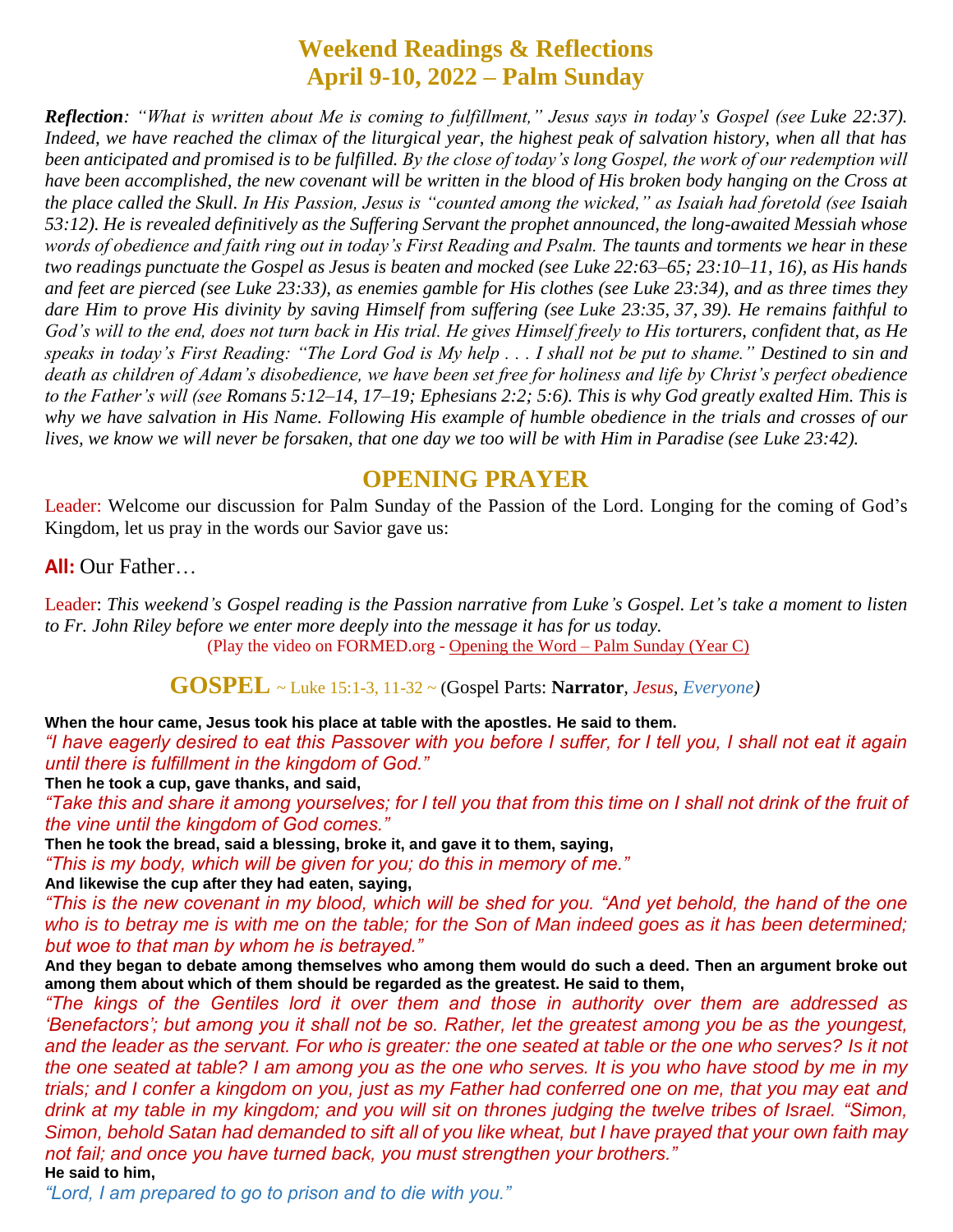**But he replied,**

*"I tell you, Peter, before the cock crows this day, you will deny three times that you know me."* **He said to them,**

*"When I sent you forth without a money bag or a sack or sandals, were you in need of anything?"* **"No, nothing," they replied. He said to them,**

*"But now one who has a money bag should take it, and likewise a sack, and one who does not have a sword should sell his cloak and buy one. For I tell you that this Scripture must be fulfilled in me, namely, He was counted among the wicked; and indeed what is written about me is coming to fulfillment."* **Then they said,**

*"Lord, look, there are two swords here."*

**But he replied,**

*"It is enough!"*

**Then going out, he went, as was his custom, to the Mount of Olives, and the disciples followed him. When he arrived at the place he said to them,**

*"Pray that you may not undergo the test."*

**After withdrawing about a stone's throw from them and kneeling, he prayed, saying,**

*"Father, if you are willing, take this cup away from me; still, not my will but yours be done."*

**And to strengthen him an angel from heaven appeared to him. He was in such agony and he prayed so fervently that his sweat became like drops of blood falling on the ground. When he rose from prayer and returned to his disciples, he found them sleeping from grief. He said to them,**

*"Why are you sleeping? Get up and pray that you may not undergo the test."*

**While he was still speaking, a crowd approached and in front was one of the Twelve, a man named Judas. He went up to Jesus to kiss him. Jesus said to him,**

*"Judas, are you betraying the Son of Man with a kiss?"*

**His disciples realized what was about to happen, and they asked,**

*"Lord, shall we strike with a sword?"*

**And one of them struck the high priest's servant and cut off his right ear. But Jesus said in reply,**

*"Stop, no more of this!"*

**Then he touched the servant's ear and healed him. And Jesus said to the chief priests and temple guards and elders who had come for him,**

*"Have you come out as against a robber, with swords and clubs? Day after day I was with you in the temple area, and you did not seize me; but this is your hour, the time for the power of darkness."*

**After arresting him they led him away and took him into the house of the high priest; Peter was following at a distance. They lit a fire in the middle of the courtyard and sat around it, and Peter sat**

**down with them. When a maid saw him seated in the light, she looked intently at him and said,**

*"This man too was with him."*

#### **But he denied it saying,**

*"Woman, I do not know him."*

**A short while later someone else saw him and said,**

*"You too are one of them,"*

**but Peter answered,**

*"My friend, I am not."*

**About an hour later, still another insisted,**

*"Assuredly, this man too was with him, for he also is a Galilean."*

**But Peter said,**

*"My friend, I do not know what you are talking about."*

**Just as he was saying this, the cock crowed, and the Lord turned and looked at Peter; and Peter remembered the word of the Lord, how he had said to him, "Before the cock crows today, you will deny me three times." He went out and began to weep bitterly. The men who held Jesus in custody were ridiculing and beating him. They blindfolded him and questioned him, saying,**

*"Prophesy! Who is it that struck you?"*

**And they reviled him in saying many other things against him. When day came the council of elders of the people met, both chief priests and scribes, and they brought him before their Sanhedrin. They said,**

*"If you are the Christ, tell us,"*

**but he replied to them,**

*"If I tell you, you will not believe, and if I question, you will not respond. But from this time on the Son of Man will be seated at the right hand of the power of God."*

#### **They all asked,**

*"Are you then the Son of God?"* **He replied to them,**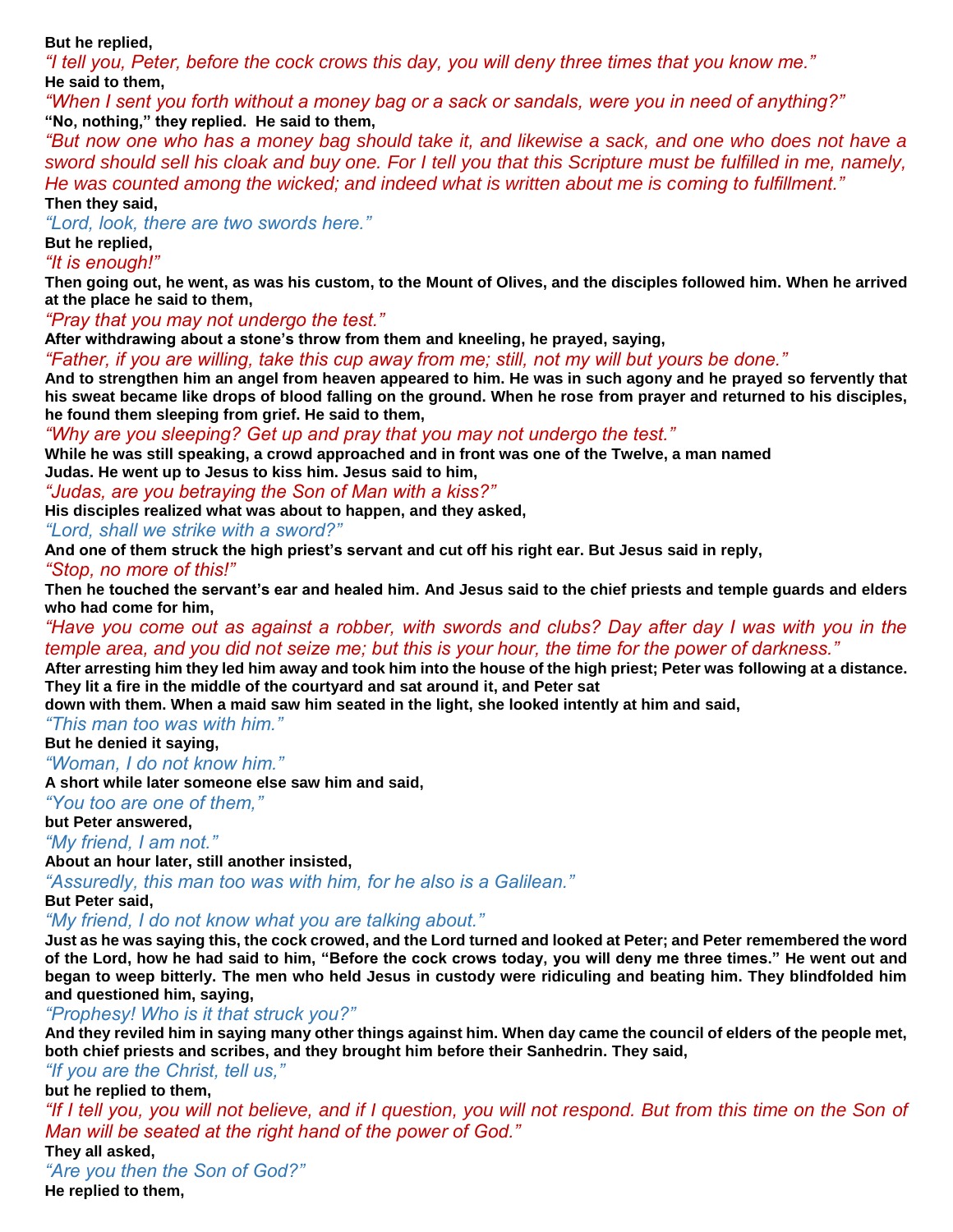*"You say that I am."* **Then they said,**

*"What further need have we for testimony? We have heard it from his own mouth."*

**Then the whole assembly of them [The elders of the people, chief priests and scribes, arose and brought him [Jesus] before Pilate. They brought charges against him, saying,**

*"We found this man misleading our people; he opposes the payment of taxes to Caesar and maintains that he is the Christ, a king."*

**Pilate asked him,**

*"Are you the king of the Jews?"* **He said to him in reply,**

*"You say so."*

**Pilate then addressed the chief priests and the crowds,**

*"I find this man not guilty."*

**But they were adamant and said,**

*"He is inciting the people with his teaching throughout all Judea, from Galilee where he began even to here."*

**On hearing this Pilate asked if the man was a Galilean; and upon learning that he was under Herod's jurisdiction, he sent him to Herod who was in Jerusalem at that time. Herod was very glad to see Jesus; he had been wanting to see him for a long time, for he had heard about him and had been hoping to see him perform some sign. He questioned him at length, but he gave him no answer. The chief priests and scribes, meanwhile, stood by accusing him harshly. Herod and his soldiers treated him contemptuously and mocked him, and after clothing him in resplendent garb, he sent him back to Pilate. Herod and Pilate became friends that very day, even though they had been enemies formerly. Pilate then summoned the chief priests, the rulers, and the people and said to them,**

*"You brought this man to me and accused him of inciting the people to revolt. I have conducted my investigation in your presence and have not found this man guilty of the charges you have brought against him, nor did Herod, for he sent him back to us. So no capital crime has been committed by him. Therefore, I shall have him flogged and then release him."*

**But all together they shouted out,**

*"Away with this man! Release Barabbas to us."*

**—Now Barabbas had been imprisoned for a rebellion that had taken place in the city and for murder. Again Pilate addressed them, still wishing to release Jesus, but they continued their shouting,**

*"Crucify him, Crucify him!"*

**Pilate addressed them a third time,**

*"What evil has this man done? I found him guilty of no capital crime. Therefore, I shall have him flogged and then release him."*

**With loud shouts, however, they persisted in calling for his crucifixion, and their voices prevailed. The verdict of Pilate was that their demand should be granted. So he released the man who had been imprisoned for rebellion and murder, for whom they asked, and he handed Jesus over to them to deal with as they wished. As they led him they took hold of a certain Simon, a Cyrenian, who was coming in from the country; and after laying the cross on him, they made him carry it behind Jesus. A large crowd of people followed Jesus, including many women who mourned and lamented him. Jesus turned to them and said,**

*"Daughters of Jerusalem, do not weep for me; weep instead for yourselves and for your children for indeed, the days are coming when people will say, 'Blessed are the barren, the wombs that never bore, and the breasts that never nursed.' At that time people will say to the mountains, 'Fall upon us!' and to the hills, 'Cover us!' For if these things are done when the wood is green what will happen when it is dry?"*

**Now two others, both criminals, were led away with him to be executed. When they came to the place called the Skull, they crucified him and the criminals there, one on his right, the other on his left. Then Jesus said,** *"Father, forgive them, they know not what they do."*

**They divided his garments by casting lots. The people stood by and watched; the rulers, meanwhile, sneered at him and said,**

*"He saved others, let him save himself if he is the chosen one, the Christ of God."*

**Even the soldiers jeered at him. As they approached to offer him wine they called out,**

*"If you are the King of the Jews, save yourself."*

**Above him there was an inscription that read, "This is the King of the Jews." Now one of the criminals hanging there reviled Jesus, saying,**

*"Are you not the Christ? Save yourself and us."*

**The other, however, rebuking him, said in reply,**

*"Have you no fear of God, for you are subject to the same condemnation? And indeed, we have been condemned justly, for the sentence we received corresponds to our crimes, but this man has done nothing criminal."*